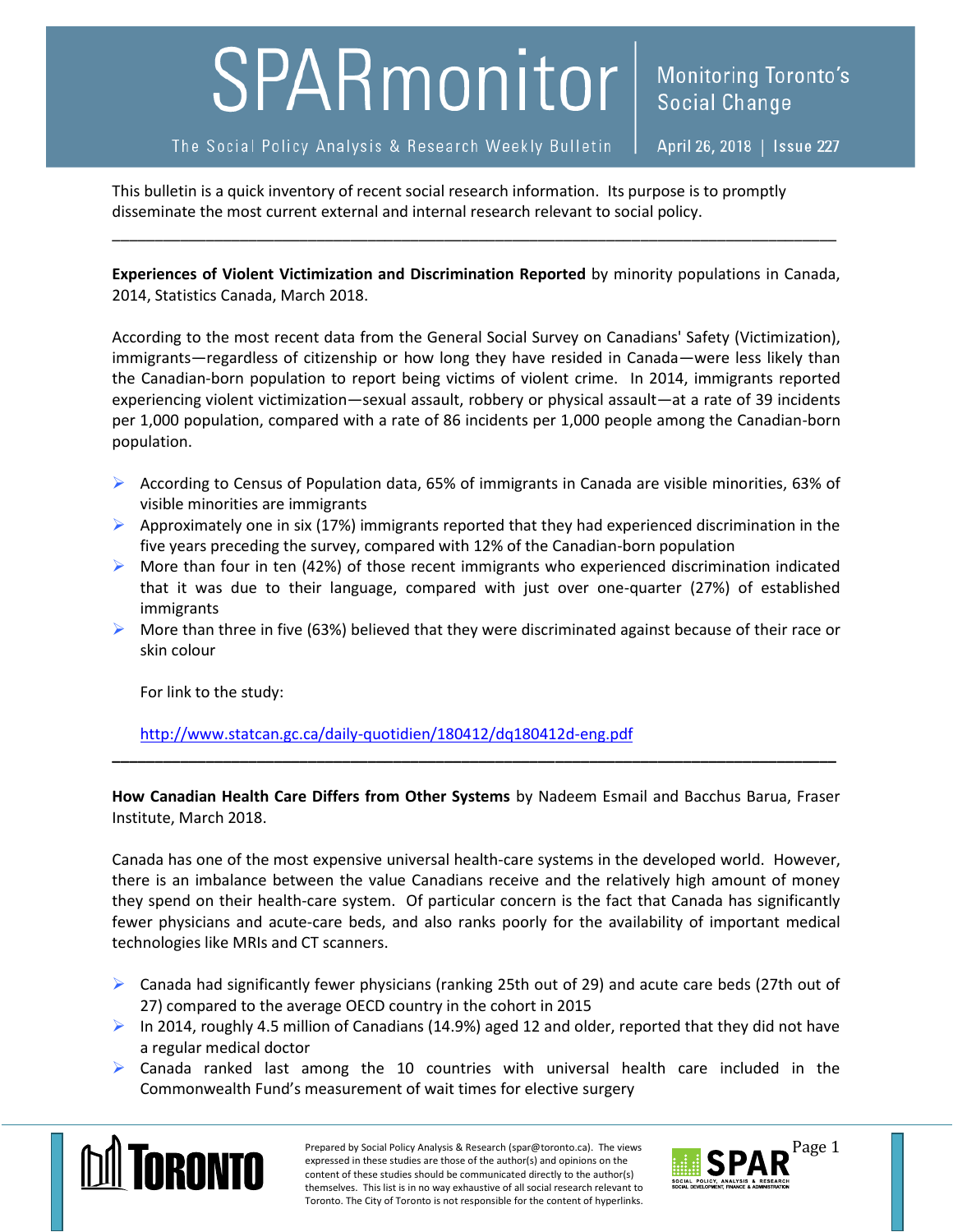$\triangleright$  Canada is the only country of the nine where private financing for medically necessary services is disallowed and where the private sector is for the most part shut out of delivering medically necessary treatment

For link to the report:

<https://www.fraserinstitute.org/sites/default/files/how-canadian-health-care-differs-prerelease.pdf>

**Europe's Youth: Between Hope and Despair** by José-Manuel Fresno; Stefan Meyer; Skye Bain; Alia Chahín; Cornelia Rauchberger; Peter Verhaeghe; Shannon Pfohman, Caritas Europa, Homeless Hub, 2018.

\_\_\_\_\_\_\_\_\_\_\_\_\_\_\_\_\_\_\_\_\_\_\_\_\_\_\_\_\_\_\_\_\_\_\_\_\_\_\_\_\_\_\_\_\_\_\_\_\_\_\_\_\_\_\_\_\_\_\_\_\_\_\_\_\_\_\_\_\_\_\_\_\_\_\_\_\_\_\_\_\_\_\_\_\_

According to Eurostat, 1 out of 3 youth in Europe are suffering from the consequences of poverty. The findings are alarming as they document the rising exclusion of young men and women, emerging sentiments of intergenerational injustice, and a loudening claim that the European promise for equal opportunities and the levelling out of regional disparities is broken and in need of serious attention.

- $\triangleright$  The aftermath of the 2008 financial crisis has hit certain groups of young people more heavily, for instance, single-parent families, migrants and refugees, Roma youth, and young people with disabilities, among others
- $\triangleright$  Youth in the Southern and Eastern peripheries of Europe tend to face greater obstacles overall which affects young women and men's ability to access specific sets of social rights, such as housing, work and education
- Poverty is transmitted from one generation to the next with long-term negative impacts for young people

For link to the report:

<http://homelesshub.ca/sites/default/files/caritas-europesyouth-en-web%202.pdf>

**Healthcare Costs in Canada: Stopping Bad News Getting Worse** by William B.P. Robson, C.D. Howe Institute, April 2018.

\_\_\_\_\_\_\_\_\_\_\_\_\_\_\_\_\_\_\_\_\_\_\_\_\_\_\_\_\_\_\_\_\_\_\_\_\_\_\_\_\_\_\_\_\_\_\_\_\_\_\_\_\_\_\_\_\_\_\_\_\_\_\_\_\_\_\_\_\_\_\_\_\_\_\_\_\_\_\_\_\_\_\_\_\_

According to this report, preliminary figures show faster growth in the amounts governments are budgeting for healthcare over the past three years. Historical increases in government health budgets that have outpaced Canada's economy have caused concerns about the fiscal sustainability of our healthcare system.

Some of the recommendations:

- $\triangleright$  Adopting reforms that introduce more market-like incentives such as appropriately blended mixtures of per-patient and per-treatment remuneration for providers, and deductibles and copayments for some services – to steer the behavior of providers and patients toward more costeffective treatments
- $\triangleright$  Avoiding budgeting practices that foster spending overruns in particular, under-projecting revenue to produce "windfalls" that fuel ad hoc spending



Prepared by Social Policy Analysis & Research (spar@toronto.ca). The views Page 2 expressed in these studies are those of the author(s) and opinions on the content of these studies should be communicated directly to the author(s) themselves. This list is in no way exhaustive of all social research relevant to Toronto. The City of Toronto is not responsible for the content of hyperlinks.